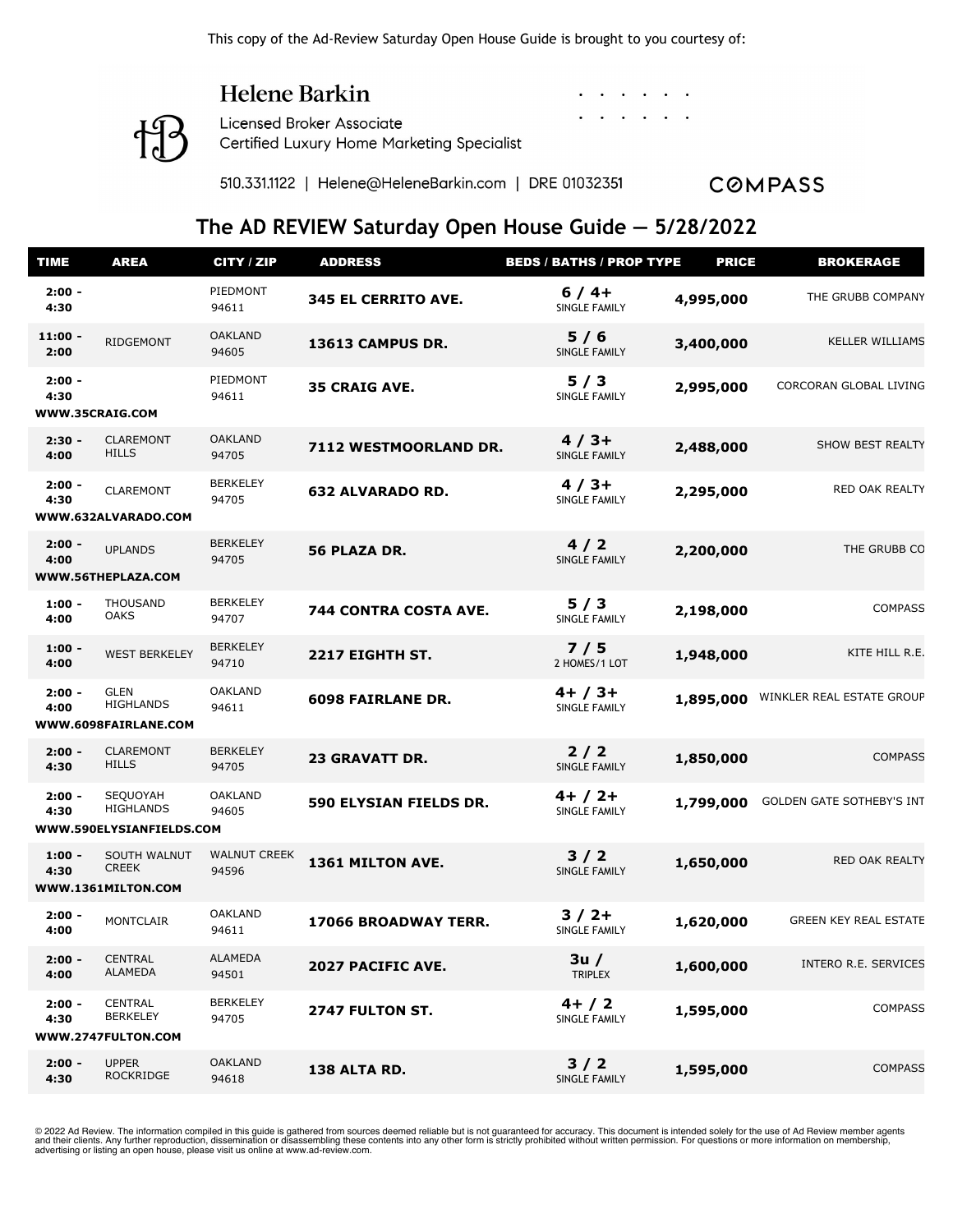| <b>TIME</b>       | <b>AREA</b>                                                  | CITY / ZIP                   | <b>ADDRESS</b>              | <b>BEDS / BATHS / PROP TYPE</b>                                                                                                                 | <b>PRICE</b> | <b>BROKERAGE</b>                               |
|-------------------|--------------------------------------------------------------|------------------------------|-----------------------------|-------------------------------------------------------------------------------------------------------------------------------------------------|--------------|------------------------------------------------|
| $12:00 -$<br>2:00 | <b>CENTRAL</b><br>ALAMEDA                                    | ALAMEDA<br>94501             | 754 SANTA CLARA AVE.        | 3/3<br><b>SINGLE FAMILY</b>                                                                                                                     | 1,595,000    | <b>COMPASS</b>                                 |
| $2:00 -$<br>4:00  | <b>WESTBRAE</b><br>WWW.1636STANNAGE.COM                      | <b>BERKELEY</b><br>94702     | <b>1636 STANNAGE AVE.</b>   | 3/2<br>SINGLE FAMILY                                                                                                                            | 1,590,000    | MELODY A HULTGREN                              |
| $1:00 -$<br>3:00  | PIEDMONT<br><b>PINES</b>                                     | <b>OAKLAND</b><br>94611      | <b>6610 CHELTON DR.</b>     | $4/2+$<br>SINGLE FAMILY                                                                                                                         | 1,589,000    | <b>VANGUARD PROPERTIES</b>                     |
| $1:00 -$<br>5:00  | WWW.214SEAVIEW.COM                                           | PT. RICHMOND<br>94801        | 214 SEAVIEW DR.             | $4+ / 2+$<br>SINGLE FAMILY                                                                                                                      | 1,499,999    | <b>COMPASS</b>                                 |
| $2:00 -$<br>4:00  | <b>WEST BERKELEY</b><br>HTTP://SITES.LISTVT.COM/2424EIGHTHST | <b>BERKELEY</b><br>94710     | 2424 EIGHTH ST.             | 3/2<br>SINGLE FAMILY                                                                                                                            | 1,499,000    | WINKLER REAL ESTATE GROUP                      |
| $2:00 -$<br>4:30  | <b>ELMWOOD</b><br>WWW.2906HILLEGASSAVE.COM                   | <b>BERKELEY</b><br>94705     | <b>2906 HILLEGASS AVE.</b>  | $3/2+$<br>CONDO                                                                                                                                 | 1,495,000    | THE GRUBB CO                                   |
| $2:00 -$<br>4:00  |                                                              | <b>ALBANY</b><br>94706       | <b>655 SAN GABRIEL AVE.</b> | $2++/2$<br>SINGLE FAMILY                                                                                                                        | 1,449,888    | BETTER HOMES & GARDENS RP                      |
| $2:00 -$<br>4:00  | <b>NOBE</b>                                                  | <b>OAKLAND</b><br>94608      | 866 - 56TH ST.              | 4/3<br>SINGLE FAMILY                                                                                                                            | 1,449,000    | <b>COMPASS</b>                                 |
| $1:00 -$<br>4:00  | <b>GLENVIEW</b>                                              | <b>OAKLAND</b><br>94602      | 914 EVERETT AVE.            | $4/2+$<br>SINGLE FAMILY                                                                                                                         | 1,399,950    | BHHS DRYSDALE PROPERTIES                       |
| $2:00 -$<br>4:00  | <b>MONTCLAIR</b><br>WWW.6626WOODLAND.COM                     | <b>OAKLAND</b><br>94611      | 6626 WOODLAND PL.           | 4/2<br>SINGLE FAMILY                                                                                                                            | 1,399,000    | <b>COMPASS</b>                                 |
| $2:00 -$<br>4:00  | WWW.603SANTAFE.COM                                           | <b>ALBANY</b><br>94706       | <b>603 SANTA FE AVE.</b>    | $3/2+$<br>SINGLE FAMILY                                                                                                                         | 1,398,000    | RED OAK REALTY                                 |
| $12:00 -$<br>3:00 | <b>MOSSWOOD</b>                                              | <b>OAKLAND</b><br>94609      | 469 - 36TH ST.              | 7/3<br><b>TRIPLEX</b>                                                                                                                           | 1,395,000    | EXP REALTY OF CA                               |
| $2:00 -$<br>4:30  |                                                              | <b>SAN PABLO</b><br>94806    | <b>6011 ROSE ARBOR AVE.</b> | $6/4$<br>SINGLE FAMILY                                                                                                                          | 1,395,000    | <b>BHG   RELIANCE PARTNERS</b>                 |
| $1:00 -$<br>4:00  | <b>CENTRAL</b><br><b>BERKELEY</b>                            | <b>BERKELEY</b><br>94703     | <b>2432 GRANT ST.</b>       | $4/1+$<br>SINGLE FAMILY                                                                                                                         | 1,395,000    | <b>BERKSHIRE HATHAWAY</b><br><b>FRANCISCAN</b> |
| $2:00 -$<br>4:00  | <b>REDWOOD</b><br><b>HEIGHTS</b><br>WWW.4265ATLAS.COM        | <b>OAKLAND</b><br>94619      | 4265 ATLAS AVE.             | $4/3+$<br>SINGLE FAMILY                                                                                                                         | 1,395,000    | RED OAK REALTY                                 |
| $12:30 -$<br>3:30 | PIEDMONT<br><b>PINES</b>                                     | <b>OAKLAND</b><br>94611      | <b>6625 LONGWALK DR.</b>    | $5/2$<br>SINGLE FAMILY                                                                                                                          | 1,389,900    | INTERO R.E. SERVICES                           |
| $1:00 -$<br>4:00  |                                                              | <b>WALNUT CREEK</b><br>94595 | <b>1949 MAGNOLIA WAY</b>    | $3+ / 2$<br>SINGLE FAMILY<br>PARKMEAD! SPACIOUS 3/1 HOME W/FAMILY ROOM. PLUS 1/1 AU-PAIR/INLAW LARGE INVITING YARD.OPEN KITCH. 1949MAGNOLIA.COM | 1,389,000    | <b>GOLDEN GATE SOTHEBY'S</b>                   |
|                   |                                                              |                              |                             |                                                                                                                                                 |              |                                                |
| $1:00 -$<br>4:00  | <b>CHERRYWOOD</b>                                            | <b>SAN LEANDRO</b><br>94577  | 721 BURIAT ST.              | 5/3<br>SINGLE FAMILY                                                                                                                            | 1,388,000    | RE/MAX ACCORD                                  |

| I:OO -<br>4:00   | <b>CHERRYWOOD</b> | <b>JAIV LLAIVURU</b><br>94577 | <b>721 BURIAT ST.</b> | 57 J<br>SINGLE FAMILY     | 1,388,000 | RE/MAX ACCORD             |
|------------------|-------------------|-------------------------------|-----------------------|---------------------------|-----------|---------------------------|
| $2:00 -$<br>4:00 |                   | KENSINGTON<br>94707           | <b>1 HIGHGATE RD.</b> | $3+ / 3$<br>SINGLE FAMILY | 1,375,000 | WINKLER REAL ESTATE GROUP |

**WWW.1HIGHGATE.COM**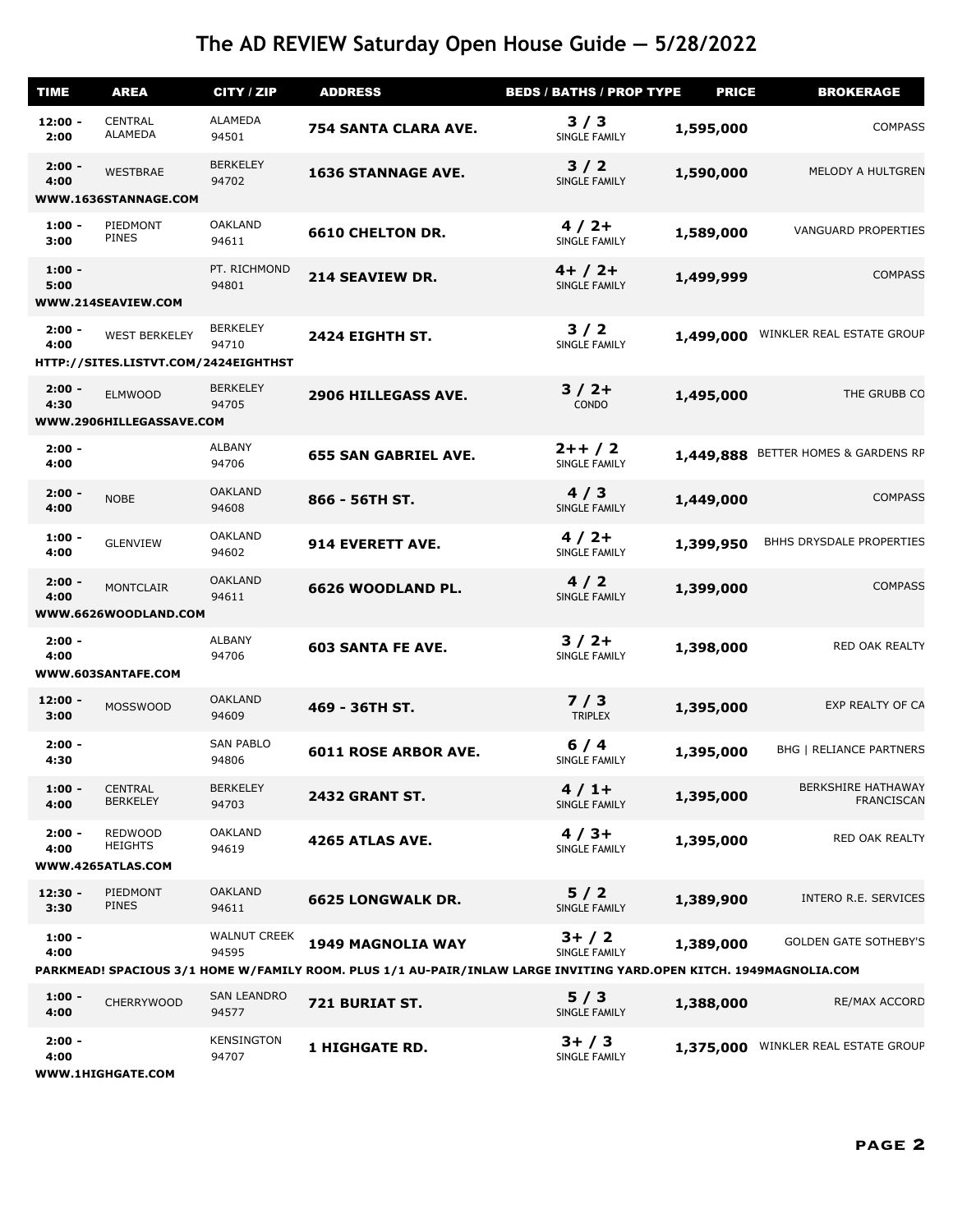| <b>TIME</b>      | <b>AREA</b>                                               | CITY / ZIP                  | <b>ADDRESS</b>                | <b>BEDS / BATHS / PROP TYPE</b> | <b>PRICE</b> | <b>BROKERAGE</b>                          |  |  |  |
|------------------|-----------------------------------------------------------|-----------------------------|-------------------------------|---------------------------------|--------------|-------------------------------------------|--|--|--|
| $2:00 -$<br>4:30 | SEQUOYAH<br><b>HIGHLANDS</b>                              | <b>OAKLAND</b><br>94605     | <b>46 ELYSIAN FIELDS DR.</b>  | 4/2<br>SINGLE FAMILY            | 1,325,000    | <b>GOLDEN GATE SOTHEBY'S INT</b>          |  |  |  |
|                  | WWW.46ELYSIANFIELDS.COM                                   |                             |                               |                                 |              |                                           |  |  |  |
| $2:00 -$<br>4:00 | SEQUOYAH<br><b>HIGHLANDS</b>                              | <b>OAKLAND</b><br>94605     | <b>2 ORINDA VISTA DR.</b>     | $3/2$<br>SINGLE FAMILY          | 1,299,880    | CORCORANGL                                |  |  |  |
| $1:00 -$<br>3:00 | <b>MOSSWOOD</b>                                           | <b>OAKLAND</b><br>94609     | <b>425 W. MACARTHUR BLVD.</b> | 2u/<br><b>DUPLEX</b>            | 1,282,500    | <b>TUSCANA PROPERTIES</b>                 |  |  |  |
| $1:30 -$<br>4:00 | <b>WEST CASTRO</b><br>VALLEY                              | <b>SAN LEANDRO</b><br>94578 | <b>16559 COWELL ST.</b>       | $4/2+$<br>SINGLE FAMILY         | 1,255,000    | RE/MAX ACCORD                             |  |  |  |
| $2:00 -$<br>4:30 | <b>NOBE</b>                                               | <b>OAKLAND</b><br>94608     | 865 - 56TH ST.                | 4/3<br>SINGLE FAMILY            | 1,249,000    | EXP REALTY OF CA                          |  |  |  |
| $2:00 -$<br>4:00 | MONTCLAIR                                                 | <b>OAKLAND</b><br>94611     | 5532 SNAKE RD.                | $2/1$<br>SINGLE FAMILY          | 1,200,000    | RE/MAX ACCORD                             |  |  |  |
| $1:00 -$<br>4:00 | MARINA FAIRE                                              | <b>SAN LEANDRO</b><br>94577 | 14574 MARACAIBO RD.           | $5/2$<br>SINGLE FAMILY          | 1,199,000    | <b>BERKSHIRE HATHAWAY</b>                 |  |  |  |
| $2:00 -$<br>4:00 | <b>DOWNTOWN</b>                                           | <b>SAN LEANDRO</b><br>94577 | 123 HARLAN ST.                | $5/4+$<br>SINGLE FAMILY         | 1,199,000    | EXP REALTY OF CA                          |  |  |  |
| $1:00 -$<br>4:00 | <b>MONTCLAIR</b><br>WWW.5845SNAKERD.COM                   | <b>OAKLAND</b><br>94611     | 5845 SNAKE RD.                | $3+ / 2$<br>SINGLE FAMILY       | 1,199,000    | <b>WELLS &amp; BENNETT REALTORS</b>       |  |  |  |
|                  |                                                           |                             |                               |                                 |              |                                           |  |  |  |
| $1:00 -$<br>4:00 | <b>UPPER DIMOND</b>                                       | <b>OAKLAND</b><br>94602     | 4008 RHODA AVE.               | $3/2$<br>SINGLE FAMILY          | 1,199,000    | RE/MAX ACCORD                             |  |  |  |
| $1:00 -$<br>4:00 | BAY-O-VISTA<br>WWW.1837ASTOR.COM                          | <b>SAN LEANDRO</b><br>94577 | 1837 ASTOR DR.                | $3+ / 2+$<br>SINGLE FAMILY      | 1,198,000    | <b>COLDWELL BANKER</b>                    |  |  |  |
|                  |                                                           |                             |                               |                                 |              |                                           |  |  |  |
| $2:00 -$<br>4:00 | <b>FERNSIDE</b>                                           | <b>ALAMEDA</b><br>94501     | 1632 MORELAND DR.             | $3/2$<br>SINGLE FAMILY          | 1,198,000    | <b>KW ADVISORS</b>                        |  |  |  |
| $2:00 -$<br>5:00 |                                                           | <b>HAYWARD</b><br>94545     | <b>24228 NORA CIR.</b>        | 4/3<br>SINGLE FAMILY            | 1,195,000    | SOTHEBY'S INTERNATIONAL                   |  |  |  |
| $2:00 -$<br>4:00 | <b>NORTHSIDE</b><br><b>CAMPUS</b><br>WWW.2352VIRGINIA.COM | <b>BERKELEY</b><br>94709    | 2352 VIRGINIA ST.             | $3/2$<br><b>DUPLEX</b>          | 1,195,000    | RED OAK REALTY                            |  |  |  |
|                  |                                                           |                             |                               |                                 |              |                                           |  |  |  |
| $4:00 -$<br>6:00 | SOUTHWEST<br><b>BERKELEY</b>                              | <b>BERKELEY</b><br>94702    | <b>1308 DWIGHT WAY</b>        | $3/2$<br>SINGLE FAMILY          | 1,195,000    | REAL ESTATE EBROKER INC.                  |  |  |  |
| $2:00 -$<br>4:00 | <b>FERNSIDE</b>                                           | <b>ALAMEDA</b><br>94501     | <b>3292 ADAMS ST.</b>         | $3/2$<br>SINGLE FAMILY          | 1,195,000    | <b>KW ADVISORS</b>                        |  |  |  |
| $2:00 -$<br>4:00 |                                                           | <b>OAKLAND</b><br>94610     | <b>254 OAKLAND AVE.</b>       | 4u/<br>MULTI: 2-4 UNITS         | 1,188,000    | CENTURY 21 REAL ESTATE<br><b>ALLIANCE</b> |  |  |  |
| $2:00 -$<br>4:00 | SOUTH<br><b>BERKELEY</b>                                  | <b>BERKELEY</b><br>94703    | <b>1515 DERBY ST.</b>         | 4/2<br>SINGLE FAMILY            | 1,188,000    | MELODY A HULTGREN                         |  |  |  |
|                  | WWW.1515DERBY.COM                                         |                             |                               |                                 |              |                                           |  |  |  |
| $2:30 -$<br>4:30 | EL CERRITO<br><b>HILLS</b>                                | EL CERRITO<br>94530         | 948 ARLINGTON BLVD.           | $3/2$<br>SINGLE FAMILY          | 1,150,000    | <b>BQ GROUP</b>                           |  |  |  |
| $2:00 -$<br>5:00 | <b>MONTCLAIR</b>                                          | <b>OAKLAND</b><br>94611     | <b>7301 SNAKE RD.</b>         | $3/2$<br>SINGLE FAMILY          | 1,149,000    | <b>KELLER WILLIAMS</b>                    |  |  |  |
|                  | MID-CENTURY MODERN WITH CAPTIVATING VIEWS                 |                             |                               |                                 |              |                                           |  |  |  |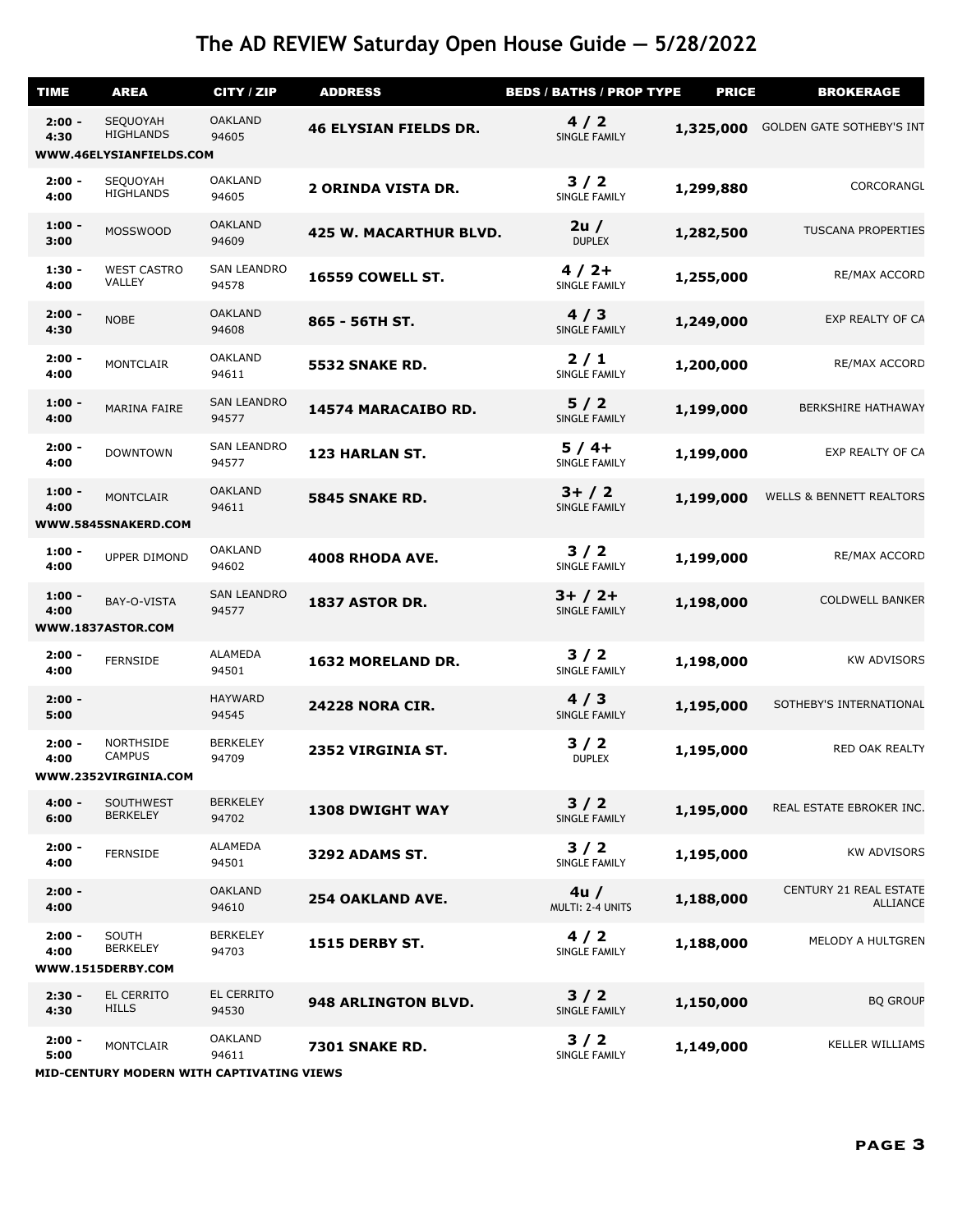| <b>TIME</b>       | <b>AREA</b>                              | CITY / ZIP                  | <b>ADDRESS</b>                                                                                                                         | <b>BEDS / BATHS / PROP TYPE</b> | <b>PRICE</b> | <b>BROKERAGE</b>          |
|-------------------|------------------------------------------|-----------------------------|----------------------------------------------------------------------------------------------------------------------------------------|---------------------------------|--------------|---------------------------|
| $1:00 -$<br>4:00  | <b>IVY HILL</b>                          | <b>OAKLAND</b><br>94606     | 2748 PARK BLVD.                                                                                                                        | 5/4<br><b>DUPLEX</b>            | 1,100,000    | <b>BERKSHIRE HATHAWAY</b> |
| $1:00 -$<br>4:00  | SOUTHWEST<br><b>BERKELEY</b>             | <b>BERKELEY</b><br>94702    | <b>2747 SAN PABLO AVE. #208</b>                                                                                                        | $2/2+$<br>CONDO                 | 1,099,000    | THE POLARIS PACIFIC       |
| $2:00 -$<br>4:00  | <b>NORTHGATE</b>                         | <b>OAKLAND</b><br>94612     | 550 - 25TH ST.                                                                                                                         | $4/2+$<br>SINGLE FAMILY         | 1,095,000    | <b>COMPASS</b>            |
| $2:00 -$<br>4:30  | <b>REDWOOD</b><br><b>HEIGHTS</b>         | <b>OAKLAND</b><br>94619     | <b>4206 HUNTINGTON ST.</b>                                                                                                             | 3/3<br>SINGLE FAMILY            | 1,095,000    | <b>KW ADVISORS</b>        |
| $2:00 -$<br>4:30  | <b>NORTH</b><br><b>OAKLAND</b>           | <b>OAKLAND</b><br>94608     | 875 - 52ND ST.                                                                                                                         | $3/2+$<br>SINGLE FAMILY         | 1,095,000    | COLDWELL BANKER REALTY    |
| $12:00 -$<br>4:00 | MIRA VISTA                               | EL CERRITO<br>94530         | 2756 ARLINGTON BLVD.                                                                                                                   | $3/2+$<br>SINGLE FAMILY         | 1,095,000    | <b>COLDWELL BANKER</b>    |
| $2:00 -$<br>4:00  | <b>THOUSAND</b><br><b>OAKS</b>           | <b>BERKELEY</b><br>94707    | 844 PERALTA AVE.                                                                                                                       | $2/1$<br>SINGLE FAMILY          | 1,095,000    | <b>COMPASS</b>            |
|                   | WWW.844PERALTA.COM                       |                             |                                                                                                                                        |                                 |              |                           |
| $1:00 -$<br>4:00  | SOUTH<br><b>BERKELEY</b>                 | <b>BERKELEY</b><br>94703    | 1522 FAIRVIEW ST. #A                                                                                                                   | $3/2$<br>CONDO                  | 1,050,000    | <b>COMPASS</b>            |
| $1:00 -$<br>4:00  | <b>LOWER</b><br><b>ROCKRIDGE</b>         | <b>OAKLAND</b><br>94609     | 5771 AYALA AVE.                                                                                                                        | $2/1$<br>SINGLE FAMILY          | 1,050,000    | PROSPERO REALTY           |
| $1:00 -$<br>4:00  |                                          | EL CERRITO<br>94530         | 808 SEA VIEW DR.<br>VIEWS, LOCATION AND SPACE! 5BD HOUSE, PLUS DETACHED OFFICE, PLUS FULLY DETACHED 1BD COTTAGE ON AN EXTRA LARGE LOT. | 6/3<br>SINGLE FAMILY            | 1,049,000    | <b>COMPASS</b>            |
|                   |                                          |                             |                                                                                                                                        |                                 |              |                           |
| $2:00 -$<br>4:00  | <b>WOODSTOCK</b><br>WWW.412TAYLORAVE.COM | ALAMEDA<br>94501            | <b>412 TAYLOR AVE.</b>                                                                                                                 | $7/4$<br><b>TRIPLEX</b>         | 1,000,000    | <b>COMPASS</b>            |
| $1:00 -$<br>4:00  | <b>MULFORD</b><br><b>GARDENS</b>         | <b>SAN LEANDRO</b><br>94577 | <b>13517 AURORA DR. #115</b>                                                                                                           | $3/2+$<br>SINGLE FAMILY         | 999,999      | <b>KW ADVISORS</b>        |
| $2:00 -$<br>4:00  | <b>GLENVIEW</b>                          | <b>OAKLAND</b><br>94602     | 3933 LA CRESTA AVE.                                                                                                                    | 4/3<br>SINGLE FAMILY            | 999,000      | EXP REALTY OF CA          |
| $1:00 -$<br>4:00  | SOUTHWEST<br><b>BERKELEY</b>             | <b>BERKELEY</b><br>94702    | <b>3009 ACTON ST.</b>                                                                                                                  | 3/2<br>2 HOMES/1 LOT            | 999,000      | <b>BRIDGEWAY REALTY</b>   |
| $1:00 -$<br>4:00  | MAXWELL PARK                             | <b>OAKLAND</b><br>94619     | 4500 CAMDEN ST.                                                                                                                        | $3/2$<br>SINGLE FAMILY          | 998,500      | LIFESTYLE GLOBAL PROP.    |
| $1:00 -$<br>4:00  | <b>CLINTON</b>                           | <b>OAKLAND</b><br>94606     | 1308 E. 19TH ST.                                                                                                                       | $5/4$<br>SINGLE FAMILY          | 998,000      | <b>COMPASS</b>            |
| $2:00 -$<br>4:00  | PIEDMONT<br><b>PINES</b>                 | <b>OAKLAND</b><br>94611     | 2255 PELHAM PL.                                                                                                                        | $3/1+$<br>SINGLE FAMILY         | 998,000      | REALTY ONE GROUP FUTURE   |
| $2:00 -$<br>4:30  | <b>BUSHROD</b>                           | <b>OAKLAND</b><br>94609     | 6300 SHATTUCK AVE. #1                                                                                                                  | 3/2<br>CONDO                    | 998,000      | <b>KW LUXURY</b>          |
|                   |                                          |                             | ARCHITECTURALLY RICH AND HISTORICALLY SIGNIFICANT CONDO IN THE HEART OF BUSHROD.                                                       |                                 |              |                           |
| $2:00 -$<br>4:30  | <b>GLENVIEW</b>                          | <b>OAKLAND</b><br>94602     | 3600 WOODRUFF AVE.                                                                                                                     | 2/2<br>SINGLE FAMILY            | 998,000      | <b>COMPASS</b>            |
|                   | WWW.3600WOODRUFF.COM                     |                             |                                                                                                                                        |                                 |              |                           |
| $2:00 -$<br>4:30  | <b>BUSHROD</b>                           | <b>OAKLAND</b><br>94609     | 596 - 58TH ST.                                                                                                                         | $2/2+$<br>SINGLE FAMILY         | 998,000      | <b>ABIO PROPERTIES</b>    |
| $2:00 -$<br>4:00  | <b>SANTA FE</b>                          | <b>OAKLAND</b><br>94608     | <b>894 ARLINGTON AVE.</b>                                                                                                              | $3/2$<br>SINGLE FAMILY          | 995,000      | EXP REALTY OF CA          |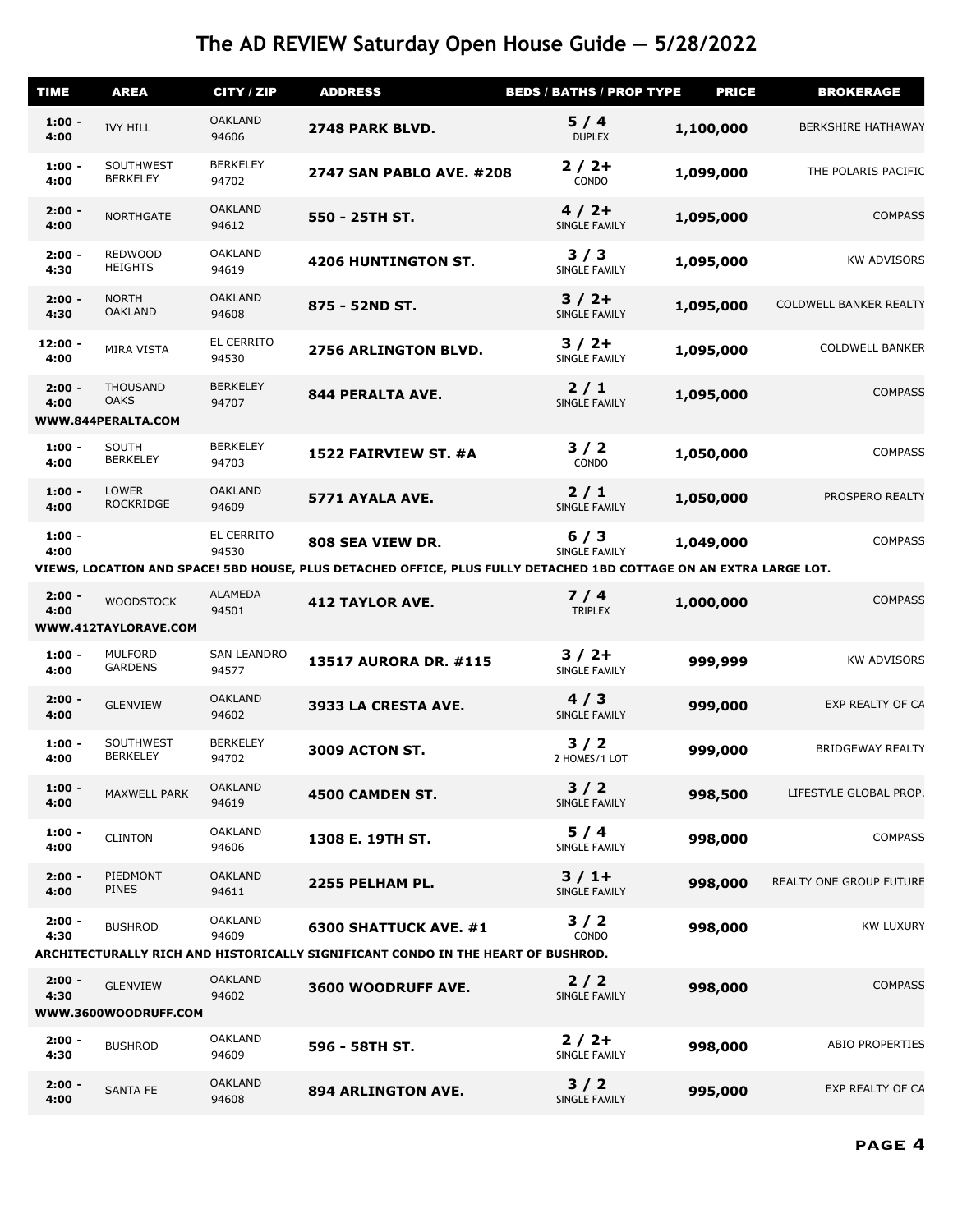| <b>TIME</b>            | <b>AREA</b>                                                | CITY / ZIP                    | <b>ADDRESS</b>                                                                                              | <b>BEDS / BATHS / PROP TYPE</b> | <b>PRICE</b> | <b>BROKERAGE</b>                         |  |  |
|------------------------|------------------------------------------------------------|-------------------------------|-------------------------------------------------------------------------------------------------------------|---------------------------------|--------------|------------------------------------------|--|--|
| $2:00 -$<br>4:00       |                                                            | <b>CASTRO VALLEY</b><br>94546 | <b>4644 EMILY CT.</b>                                                                                       | 3/2<br>SINGLE FAMILY            | 995,000      | <b>COMPASS</b>                           |  |  |
| WWW.4644EMILYCOURT.COM |                                                            |                               |                                                                                                             |                                 |              |                                          |  |  |
| $2:00 -$<br>4:00       | <b>FRUITVALE</b>                                           | <b>OAKLAND</b><br>94601       | <b>3055 HYDE ST.</b>                                                                                        | $2/1$<br>SINGLE FAMILY          | 995,000      | <b>KW ADVISORS</b>                       |  |  |
| $2:00 -$<br>3:30       | MAXWELL PARK                                               | <b>OAKLAND</b><br>94619       | 2877 MORCOM AVE.                                                                                            | 3/2<br>SINGLE FAMILY            | 988,000      | <b>COMPASS</b>                           |  |  |
| $12:00 -$<br>4:00      | <b>CHABOT PARK</b>                                         | <b>OAKLAND</b><br>94605       | 3069 MALCOLM AVE.                                                                                           | 3/3<br>SINGLE FAMILY            | 979,800      | <b>COLDWELL BANKER</b>                   |  |  |
| $1:00 -$<br>4:00       |                                                            | <b>RICHMOND</b><br>94803      | 3732 LONG HORN CT.                                                                                          | $4/2+$<br>SINGLE FAMILY         | 968,888      | RE/MAX ACCORD                            |  |  |
| $2:00 -$<br>4:30       |                                                            | <b>HAYWARD</b><br>94541       | 23840 CLAYTON ST.                                                                                           | 4/2<br>SINGLE FAMILY            | 957,000      | COLDWELL BANKER REALTY                   |  |  |
| $1:00 -$<br>4:00       | <b>SOUTH SHORE</b>                                         | <b>ALAMEDA</b><br>94501       | 3263 CAPE COD CT.                                                                                           | $3/2+$<br><b>TOWNHOUSE</b>      | 949,888      | REALTY ONE GROUP INFINITY                |  |  |
| $1:00 -$<br>4:00       | <b>CLEVELAND</b><br><b>HEIGHTS</b><br>WWW.2215PARKBLVD.COM | <b>OAKLAND</b><br>94606       | 2215 PARK BLVD.                                                                                             | $3++/2+$<br>SINGLE FAMILY       | 949,000      | <b>GG SOTHEBY'S REALTY</b>               |  |  |
| $2:00 -$<br>4:30       | <b>WESTBRAE</b>                                            | <b>BERKELEY</b><br>94703      | <b>1522 ADA ST.</b>                                                                                         | 2/1<br>SINGLE FAMILY            | 949,000      | RED OAK REALTY                           |  |  |
|                        | WWW.1522ADA.COM                                            |                               |                                                                                                             |                                 |              |                                          |  |  |
| $1:00 -$<br>4:00       | <b>CENTRAL</b><br><b>ALAMEDA</b>                           | <b>ALAMEDA</b><br>94501       | 1519 ST. CHARLES ST.                                                                                        | $2/2$<br>SINGLE FAMILY          | 949,000      | METROPOLITAN R. E. &<br>DEVELOPMENT INC. |  |  |
| $1:00 -$<br>4:00       | SOUTHWEST<br><b>BERKELEY</b>                               | <b>BERKELEY</b><br>94702      | <b>2747 SAN PABLO AVE. #504</b>                                                                             | $2/1$<br>CONDO                  | 949,000      | THE POLARIS PACIFIC                      |  |  |
| $2:00 -$<br>4:00       | <b>ESTUDILLO</b><br><b>ESTATES</b>                         | <b>SAN LEANDRO</b><br>94577   | 769 OAKES BLVD.                                                                                             | $2/1+$<br>SINGLE FAMILY         | 929,000      | <b>COMPASS</b>                           |  |  |
|                        |                                                            |                               | ADORABLE MID-CENTURY HOME WITH EXCELLENT USE OF SPACE, LARGE BACKYARD, & TONS OF UPGRADES WWW.769OAKES.COM. |                                 |              |                                          |  |  |
| $2:00 -$<br>4:00       | <b>WEST OAKLAND</b>                                        | <b>OAKLAND</b><br>94607       | 815 ATHENS AVE.                                                                                             | 7/5<br>4-PLEX                   | 900,000      | KELLER WILLIAMS REALTY                   |  |  |
| $1:00 -$<br>4:00       | <b>ASSUMPTION</b><br>PARISH                                | <b>SAN LEANDRO</b><br>94578   | 1810 - 136TH AVE.                                                                                           | 3/2<br>SINGLE FAMILY            | 900,000      | SQUARE ONE REAL ESTATE                   |  |  |
| $1:00 -$<br>4:00       |                                                            | <b>SAN LEANDRO</b><br>94577   | <b>1257 PEARSON AVE.</b>                                                                                    | 5/3<br><b>SINGLE FAMILY</b>     | 899,900      | <b>JODI GROUP</b>                        |  |  |
| $1:00 -$<br>4:00       | MAXWELL PARK                                               | <b>OAKLAND</b><br>94619       | 3227 MILLSVIEW AVE.                                                                                         | 2/1<br>SINGLE FAMILY            | 899,900      | <b>UNITED BROKERS</b>                    |  |  |
| $1:00 -$<br>4:00       | ANDRADE PARK                                               | <b>RICHMOND</b><br>94804      | 3525 MCBRYDE AVE.                                                                                           | 5/4<br>SINGLE FAMILY            | 899,000      | ERICHAN LOZANO, BROKER                   |  |  |
| $1:00 -$<br>4:00       | <b>BUSHROD</b>                                             | <b>OAKLAND</b><br>94609       | 757 - 61ST ST.                                                                                              | 4/2<br>SINGLE FAMILY            | 899,000      | KELLER WILLIAMS TRI-VALLEY               |  |  |
| $2:00 -$<br>4:00       |                                                            | EL CERRITO<br>94530           | 5502 POINSETT AVE.                                                                                          | 3/2<br>SINGLE FAMILY            | 899,000      | <b>COMPASS</b>                           |  |  |
| $1:00 -$<br>4:00       | MAXWELL PARK                                               | <b>OAKLAND</b><br>94601       | 5024 FAIRFAX AVE.                                                                                           | 3/2<br>SINGLE FAMILY            | 899,000      | COLDWELL BANKER REALTY                   |  |  |
| $2:00 -$<br>4:00       | MAXWELL PARK                                               | <b>OAKLAND</b><br>94605       | 5734 FLEMING AVE.                                                                                           | $3/2$<br>SINGLE FAMILY          | 899,000      | RE/MAX ACCORD                            |  |  |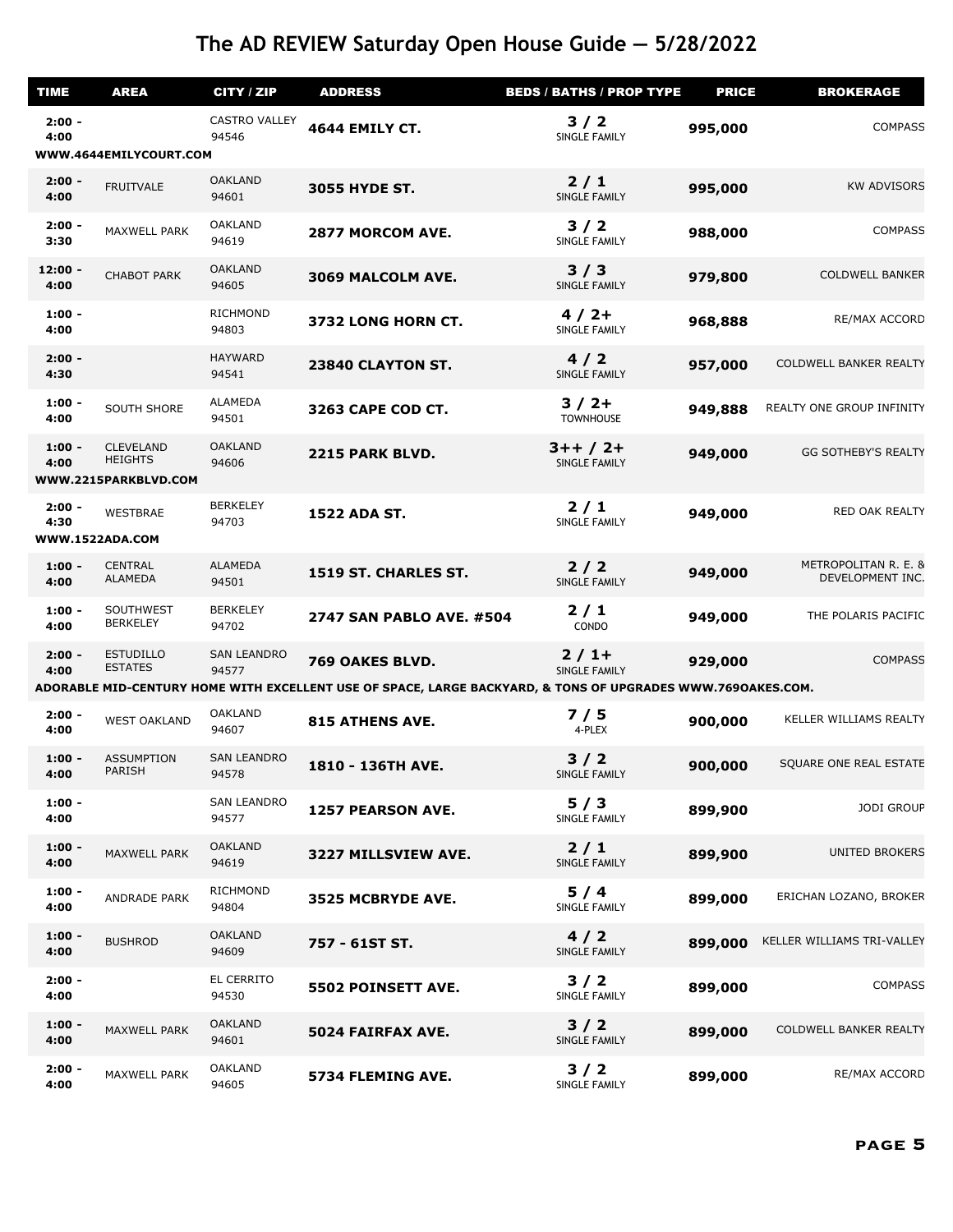| <b>TIME</b>      | <b>AREA</b>                                                 | <b>CITY / ZIP</b>           | <b>ADDRESS</b>                 | <b>BEDS / BATHS / PROP TYPE</b> | <b>PRICE</b> | <b>BROKERAGE</b>          |
|------------------|-------------------------------------------------------------|-----------------------------|--------------------------------|---------------------------------|--------------|---------------------------|
| $2:00 -$<br>4:00 | <b>RICHMOND</b><br><b>HEIGHTS</b>                           | <b>RICHMOND</b><br>94805    | 625 KERN ST.                   | 3/1<br>SINGLE FAMILY            | 899,000      | EXP REALTY OF CA          |
| $2:00 -$<br>4:00 | <b>CENTRAL</b><br><b>BERKELEY</b><br>WWW.2411SACRAMENTO.COM | <b>BERKELEY</b><br>94702    | 2411 SACRAMENTO ST.            | $2+ / 1$<br>SINGLE FAMILY       | 899,000      | RED OAK REALTY            |
| $2:00 -$         | HIGHLAND                                                    | <b>OAKLAND</b>              |                                | 2/3                             |              |                           |
| 4:00             | <b>TERRACE</b><br>WWW.HIGHLANDTERRACEHOME.COM               | 94606                       | 1732 E. 22ND ST.               | SINGLE FAMILY                   | 899,000      | MELODY A HULTGREN         |
| $2:00 -$<br>4:00 | <b>BAY FARM</b><br><b>ISLAND</b>                            | ALAMEDA<br>94502            | <b>3106 EL PASEO</b>           | $2/1+$<br><b>TOWNHOUSE</b>      | 899,000      | <b>KW ADVISORS</b>        |
| $2:00 -$<br>4:00 | WWW.944TALBOT.COM                                           | <b>ALBANY</b><br>94706      | 944 TALBOT AVE.                | 2/1<br>SINGLE FAMILY            | 899,000      | WINKLER REAL ESTATE GROUP |
| $2:00 -$<br>4:00 | <b>MCCLYMONDS</b>                                           | <b>OAKLAND</b><br>94608     | 2903 LINDEN ST.                | 3/2<br>SINGLE FAMILY            | 895,000      | <b>GROBECKER HOLLAND</b>  |
| $1:00 -$<br>4:00 | <b>GOLDEN GATE</b>                                          | <b>OAKLAND</b><br>94608     | 71 CITY LIMITS CIR.            | $2/2+$<br><b>TOWNHOUSE</b>      | 895,000      | <b>COMPASS</b>            |
| $2:00 -$<br>5:00 | WWW.1572BRUNSWIG.COM                                        | EMERYVILLE<br>94608         | 1572 BRUNSWIG LN.              | $2/2+$<br>CONDO                 | 895,000      | WINKLER REAL ESTATE GROUP |
| $1:00 -$<br>3:00 | RICHMOND<br><b>VIEW</b>                                     | <b>RICHMOND</b><br>94805    | <b>6348 HIGHLAND AVE.</b>      | 3/1<br>SINGLE FAMILY            | 889,000      | KINGSHIP REALTY GROUP     |
| $2:00 -$<br>4:00 | <b>MONTCLAIR</b><br>WWW.5607MERRIEWOOD.COM                  | <b>OAKLAND</b><br>94611     | 5607 MERRIEWOOD DR.            | $2/2$<br>SINGLE FAMILY          | 889,000      | RED OAK REALTY            |
| $1:00 -$         | <b>NEW</b>                                                  | <b>OAKLAND</b>              |                                | 5/3                             |              |                           |
| 4:00             | <b>CHINATOWN</b>                                            | 94606                       | <b>316 INTERNATIONAL BLVD.</b> | <b>TRIPLEX</b>                  | 888,000      | <b>BAY CITIES REALTY</b>  |
| $2:00 -$<br>5:00 | <b>MELROSE</b><br><b>HEIGHTS</b>                            | <b>OAKLAND</b><br>94605     | 5640 HILTON ST.                | 8/5<br><b>DUPLEX</b>            | 875,000      | <b>KW ADVISORS</b>        |
| $1:00 -$<br>4:00 | <b>FAIRMONT</b><br><b>TERRACE</b>                           | <b>SAN LEANDRO</b><br>94578 | 15950 CAROLYN ST.              | 3/1<br>SINGLE FAMILY            | 875,000      | INTERO R.E. SERVICES      |
| $2:00 -$<br>4:30 | <b>MAY VALLEY</b><br>WWW.3576MORNINGSIDE.COM                | <b>RICHMOND</b><br>94803    | 3576 MORNINGSIDE DR.           | 3/2<br>SINGLE FAMILY            | 875,000      | RED OAK REALTY            |
| $2:00 -$<br>5:00 |                                                             | <b>SAN LEANDRO</b><br>94578 | 2191 - 167TH AVE.              | 4/4<br>SINGLE FAMILY            | 869,999      | <b>GRAND REALTY GROUP</b> |
| $2:00 -$<br>4:00 | <b>MONTCLAIR</b><br>WWW.5673FLORENCETERRACE.COM             | <b>OAKLAND</b><br>94611     | <b>5673 FLORENCE TERR.</b>     | 2/2<br>SINGLE FAMILY            | 869,000      | RED OAK REALTY            |
| $2:00 -$         | <b>JACK LONDON</b>                                          | <b>OAKLAND</b>              |                                | $2/2$                           |              |                           |
| 4:00             | SQUARE                                                      | 94607                       | 428 ALICE ST. #632             | CONDO                           | 849,000      | KIM COLE R.E.             |
| $2:00 -$<br>4:00 | <b>EAST END</b>                                             | <b>ALAMEDA</b><br>94501     | <b>2609 WASHINGTON ST.</b>     | $2/1$<br>SINGLE FAMILY          | 849,000      | <b>KELLER WILLIAMS</b>    |
| $2:00 -$<br>4:00 | <b>JACK LONDON</b><br>SQUARE                                | <b>OAKLAND</b><br>94607     | <b>222 BROADWAY #805</b>       | $1/1+$<br>CONDO                 | 849,000      | KIM COLE R.E.             |
| $1:00 -$<br>4:00 | <b>BONAIRE</b>                                              | <b>SAN LEANDRO</b><br>94579 | 14732 ACACIA ST.               | $3/2$<br>SINGLE FAMILY          | 848,000      | <b>EVERHOME</b>           |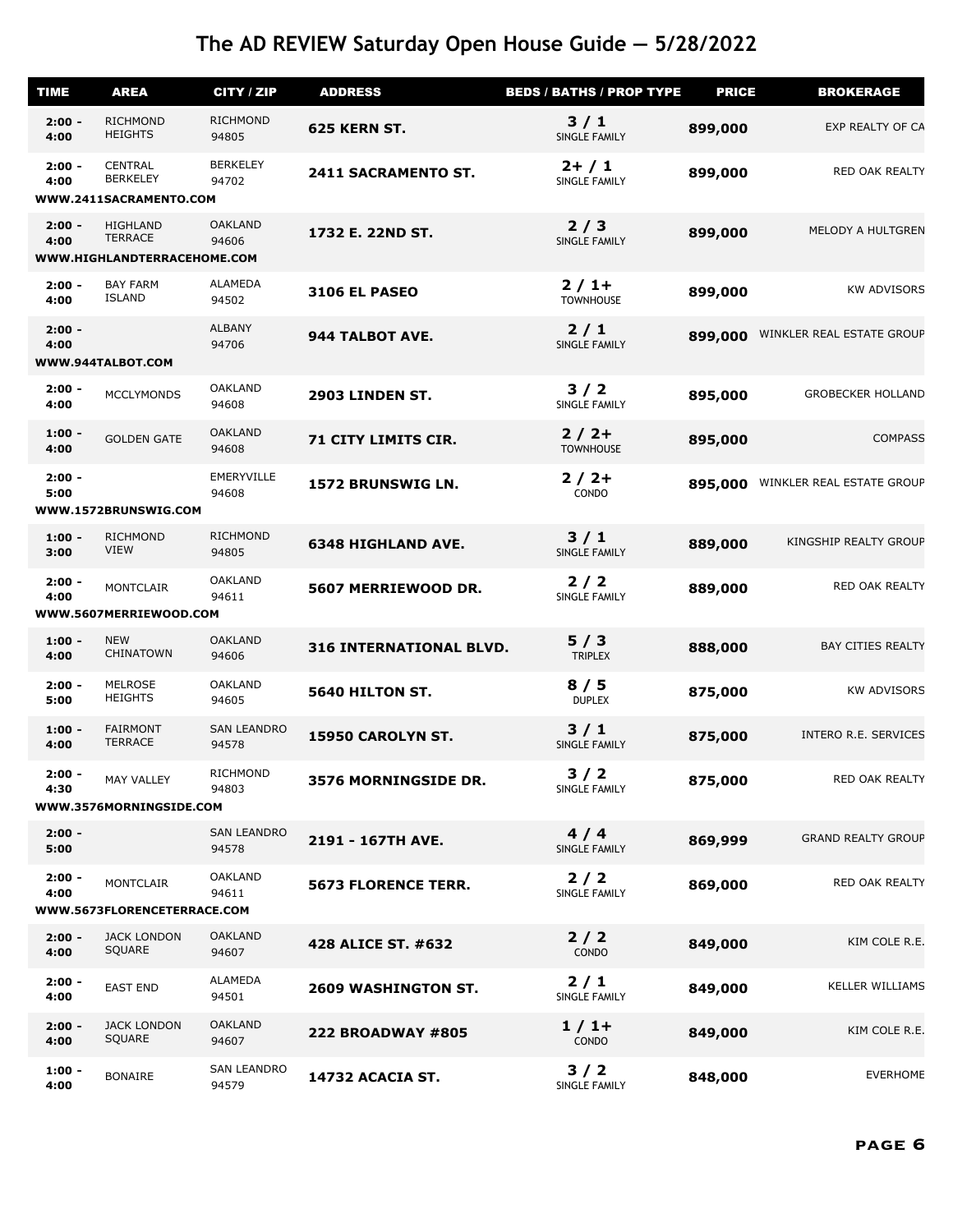| <b>TIME</b>        | <b>AREA</b>                                 | CITY / ZIP                  | <b>ADDRESS</b>                             | <b>BEDS / BATHS / PROP TYPE</b> | <b>PRICE</b> | <b>BROKERAGE</b>           |
|--------------------|---------------------------------------------|-----------------------------|--------------------------------------------|---------------------------------|--------------|----------------------------|
| $2:00 -$<br>4:00   | <b>CLINTON</b>                              | <b>OAKLAND</b><br>94606     | 1812 - 13TH AVE.                           | $2/2$<br>SINGLE FAMILY          | 825,000      | WINKLER REAL ESTATE GROUP  |
| $2:00 -$<br>4:00   | <b>BERKELEY HILLS</b><br>WWW.1322QUEENS.COM | <b>BERKELEY</b><br>94708    | 1322 QUEENS RD.                            | $2/1+$<br>SINGLE FAMILY         | 824,900      | RED OAK REALTY             |
| $1:00 -$<br>4:00   | <b>RICHMOND N &amp;</b><br>E.               | <b>RICHMOND</b><br>94804    | 542 - 24TH ST.                             | $5/2+$<br>SINGLE FAMILY         | 799,000      | <b>KELLER WILLIAMS</b>     |
| $2:00 -$<br>4:00   | <b>CENTRAL</b><br><b>ALAMEDA</b>            | <b>ALAMEDA</b><br>94501     | 1915 STANFORD ST.                          | 3/1<br>SINGLE FAMILY            | 799,000      | <b>COMPASS</b>             |
| $2:00 -$<br>4:00   | <b>WEST END</b>                             | <b>ALAMEDA</b><br>94501     | <b>630 SANTA CLARA AVE.</b>                | 3/2<br>SINGLE FAMILY            | 799,000      | <b>COMPASS</b>             |
| $1:00 -$<br>4:00   | <b>FRUITVALE</b>                            | <b>OAKLAND</b><br>94602     | 2911 NICOL AVE.                            | 2u/<br><b>DUPLEX</b>            | 799,000      | <b>SERENO GROUP</b>        |
| $1:00 -$<br>4:00   | SOUTHWEST<br><b>BERKELEY</b>                | <b>BERKELEY</b><br>94702    | 2747 SAN PABLO AVE. LIVE<br><b>WORK #1</b> | 1/1<br>CONDO                    | 799,000      | POLARIS PACIFIC            |
| $1:00 -$<br>4:00   | LOWER BAL                                   | <b>SAN LEANDRO</b><br>94578 | 14911 WESTERN AVE.                         | $3/1+$<br>SINGLE FAMILY         | 798,000      | <b>REALTY EXPERTS</b>      |
| $2:00 -$<br>4:00   | <b>HIGHLAND</b><br><b>TERRACE</b>           | <b>OAKLAND</b><br>94606     | 2001 E. 24TH ST.                           | $3/2$<br>SINGLE FAMILY          | 795,000      | REALTY ONE GROUP FUTURE    |
| $2:00 -$<br>4:00   | MAXWELL PARK                                | <b>OAKLAND</b><br>94601     | <b>4837 FAIRFAX AVE.</b>                   | 3/3<br>SINGLE FAMILY            | 795,000      | KELLER WILLIAMS REALTY     |
| $11:00 -$<br>4:00  |                                             | <b>OAKLAND</b><br>94601     | <b>5247 WENTWORTH AVE.</b>                 | $3/3+$<br>SINGLE FAMILY         | 795,000      | EXP REALTY OF CA           |
| $2:00 -$<br>4:30   | <b>MONTCLAIR</b><br>WWW.6960BALSAM.COM      | <b>OAKLAND</b><br>94611     | <b>6960 BALSAM WAY</b>                     | $2/1+$<br>SINGLE FAMILY         | 795,000      | THE GRUBB CO               |
| $1:00 -$<br>4:00   | <b>CIVIC CENTER</b>                         | <b>RICHMOND</b><br>94804    | <b>520 CIVIC CENTER ST.</b>                | $3/2$<br>SINGLE FAMILY          | 790,000      | JP REAL ESTATE SERV.       |
| $2:00 -$<br>4:30   | ADAMS POINT                                 | <b>OAKLAND</b><br>94610     | <b>85 VERNON ST. #201</b>                  | $2/2$<br>CONDO                  | 789,000      | SECURITY PACIFIC           |
| $10:00 -$<br>12:00 | <b>BAJA ELMWOOD</b><br>WWW.2310PRINCE.COM   | <b>BERKELEY</b><br>94705    | 2310 PRINCE ST.                            | $1 + / 1$<br>CONDO              | 789,000      | <b>BAY AREA PROPERTIES</b> |
| $1:00 -$<br>4:00   |                                             | <b>RICHMOND</b><br>94804    | <b>1639 PORTSIDE WAY</b>                   | 3/3<br><b>TOWNHOUSE</b>         | 775,000      | CALIFORNIA E REALTY        |
| $1:00 -$<br>4:00   | <b>MONTE VISTA</b><br><b>VILLAS</b>         | <b>OAKLAND</b><br>94605     | <b>6184 OLD QUARRY LOOP</b>                | $2/2+$<br>CONDO                 | 775,000      | <b>COLDWELL BANKER</b>     |
| $2:00 -$<br>4:00   | <b>RICHMOND N &amp;</b><br>Е                | <b>RICHMOND</b><br>94804    | <b>635 CIVIC CENTER ST.</b>                | $3/1+$<br>SINGLE FAMILY         | 749,000      | OWN REAL ESTATE            |
| $2:00 -$<br>4:30   | ARCADIA PARK                                | <b>OAKLAND</b><br>94603     | 812 WOODSON DR.                            | $3/2+$<br>SINGLE FAMILY         | 748,000      | <b>KW ADVISORS</b>         |
| $1:00 -$<br>4:00   | <b>DOWNTOWN</b>                             | <b>SAN LEANDRO</b><br>94578 | <b>16795 EHLE ST.</b>                      | 3/1<br>SINGLE FAMILY            | 725,000      | <b>COLDWELL BANKER</b>     |
| $2:00 -$<br>4:00   | MAY VALLEY<br>WWW.5024SWEETWOOD.COM         | <b>RICHMOND</b><br>94803    | 5024 SWEETWOOD DR.                         | 3/3<br>SINGLE FAMILY            | 725,000      | RED OAK REALTY             |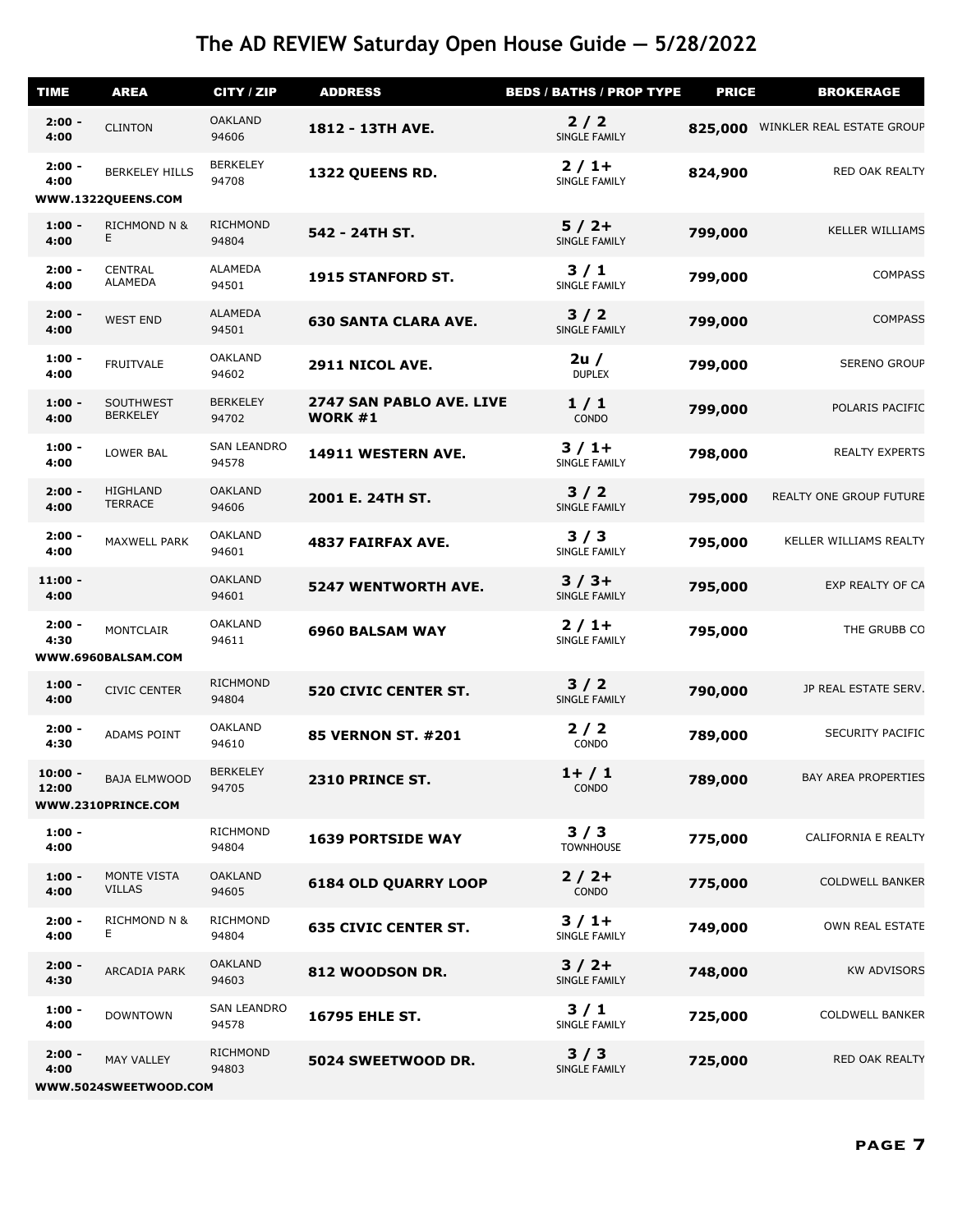| <b>TIME</b>       | <b>AREA</b>                                                 | CITY / ZIP                  | <b>ADDRESS</b>                                                                                                                     | <b>BEDS / BATHS / PROP TYPE</b> | <b>PRICE</b> | <b>BROKERAGE</b>             |
|-------------------|-------------------------------------------------------------|-----------------------------|------------------------------------------------------------------------------------------------------------------------------------|---------------------------------|--------------|------------------------------|
| $2:00 -$<br>5:00  |                                                             | EL SOBRANTE<br>94803        | 4087 LA COLINA RD.                                                                                                                 | $3/2$<br>SINGLE FAMILY          | 719,000      | <b>SECURITY PACIFIC</b>      |
| $1:00 -$<br>4:00  | <b>DAVIS TRACT</b>                                          | <b>SAN LEANDRO</b><br>94577 | <b>488 CASCADE RD.</b>                                                                                                             | $2/1$<br>SINGLE FAMILY          | 699,900      | <b>KW ADVISORS</b>           |
| $1:00 -$<br>4:00  | <b>ALLENDALE</b>                                            | <b>OAKLAND</b><br>94619     | <b>2815 ABBEY ST.</b>                                                                                                              | $3/2$<br>SINGLE FAMILY          | 699,000      | EXP REALTY OF CA             |
| $1:00 -$<br>3:00  | PIEDMONT AVE.                                               | <b>OAKLAND</b><br>94611     | <b>323 MONTE VISTA AVE. #304</b>                                                                                                   | $2/1$<br>CONDO                  | 699,000      | <b>VANGUARD PROPERTIES</b>   |
| $1:00 -$<br>4:00  | <b>FAIRMONT</b><br><b>TERRACE</b>                           | <b>SAN LEANDRO</b><br>94578 | 16098 SELBORNE DR.                                                                                                                 | $2/1$<br>SINGLE FAMILY          | 699,000      | INTERO R.E. SERVICES         |
| $1:00 -$<br>4:00  | <b>JACK LONDON</b><br>SQUARE                                | <b>OAKLAND</b><br>94607     | 311 OAK ST. #840                                                                                                                   | 1/1<br>CONDO                    | 699,000      | <b>COLDWELL BANKER</b>       |
| $12:00 -$<br>4:00 | MONTE VISTA<br><b>VILLAS</b>                                | <b>OAKLAND</b><br>94605     | <b>6132 OLD QUARRY LOOP</b>                                                                                                        | $2/2$<br>CONDO                  | 698,888      | EXP REALTY OF CA             |
| $1:00 -$<br>3:00  | <b>HILLTOP</b>                                              | <b>RICHMOND</b><br>94806    | 2645 MOYERS RD.                                                                                                                    | 4/2<br>SINGLE FAMILY            | 698,000      | C/21 REAL ESTATE ALLIANCE    |
| $1:00 -$<br>4:00  |                                                             | <b>SAN LEANDRO</b><br>94577 | 834 FREDERICK RD.                                                                                                                  | 3/1<br>SINGLE FAMILY            | 698,000      | <b>BRIVIO REALTY</b>         |
| $2:00 -$<br>4:30  | EL SOBRANTE<br><b>HILL</b>                                  | EL SOBRANTE<br>94803        | 5600 CIRCLE DR.                                                                                                                    | $2/1$<br>SINGLE FAMILY          | 695,000      | COLDWELL BANKER BARTELS      |
| $12:00 -$<br>2:00 | <b>WEST END</b>                                             | <b>ALAMEDA</b><br>94501     | <b>624 HAIGHT AVE.</b>                                                                                                             | 1/1<br>SINGLE FAMILY            | 695,000      | <b>BAY REAL ESTATE GROUP</b> |
| $1:00 -$<br>5:00  |                                                             | <b>RICHMOND</b><br>94806    | 820 SUMMER LN.                                                                                                                     | $3/2+$<br><b>TOWNHOUSE</b>      | 689,000      | EXP REALTY OF CA             |
| $2:00 -$<br>4:00  |                                                             | RICHMOND<br>94804           | 451 SPRING ST.                                                                                                                     | $3/2+$<br>SINGLE FAMILY         | 688,000      | SURPASS R. E.                |
| $2:00 -$<br>4:30  | <b>RICHMOND</b><br><b>ANNEX</b><br>WWW.2010PLACER.COM       | <b>RICHMOND</b><br>94804    | 2010 PLACER ST.                                                                                                                    | $2/1$<br>SINGLE FAMILY          | 685,000      | RED OAK REALTY               |
| $2:00 -$<br>4:00  | <b>BELLA VISTA</b><br>WWW.THEREALRUDDEROW.COM/2728-12TH-AVE | <b>OAKLAND</b><br>94606     | 2728 - 12TH AVE.                                                                                                                   | $2/1$<br>SINGLE FAMILY          | 679,000      | RED OAK REALTY               |
| $1:00 -$<br>3:00  | <b>RICHMOND</b><br>ANNEX                                    | <b>RICHMOND</b><br>94804    | 5111 TEHAMA AVE.                                                                                                                   | $2/1$<br>SINGLE FAMILY          | 679,000      | <b>SECURITY PACIFIC</b>      |
| $2:00 -$<br>4:30  | SOUTH<br><b>BERKELEY</b>                                    | <b>BERKELEY</b><br>94703    | 1715 ASHBY AVE.<br>VELO STATION IN BERKELEY. 4 RECENTLY RENOVATED SUNNY CONDOS W/ PRIVATE ENTRANCES & PRIVATE YARDS STEPS TO BART. | $1/2$<br>CONDO                  | 679,000      | <b>COMPASS</b>               |
| $2:00 -$<br>4:00  | <b>PATTEN</b>                                               | <b>OAKLAND</b><br>94601     | 3263 HYDE ST.                                                                                                                      | 3/3<br>SINGLE FAMILY            | 675,000      | KELLER WILLIAMS REALTY       |
| $1:00 -$<br>4:00  | PERALTA<br><b>HACIENDA</b>                                  | <b>OAKLAND</b><br>94601     | 3436 SALISBURY ST.                                                                                                                 | $2/2$<br>SINGLE FAMILY          | 675,000      | <b>KELLER WILLIAMS</b>       |
| $1:00 -$<br>4:00  |                                                             | <b>OAKLAND</b><br>94601     | 5015 BANCROFT AVE.                                                                                                                 | $2/1$<br>SINGLE FAMILY          | 670,000      | <b>COLDWELL BANKER</b>       |
| $2:00 -$<br>4:00  | TOLER HEIGHTS                                               | OAKLAND<br>94603            | 2328 WARNER AVE.                                                                                                                   | 3/1<br>SINGLE FAMILY            | 669,000      | JBD WAITE CORPORATION        |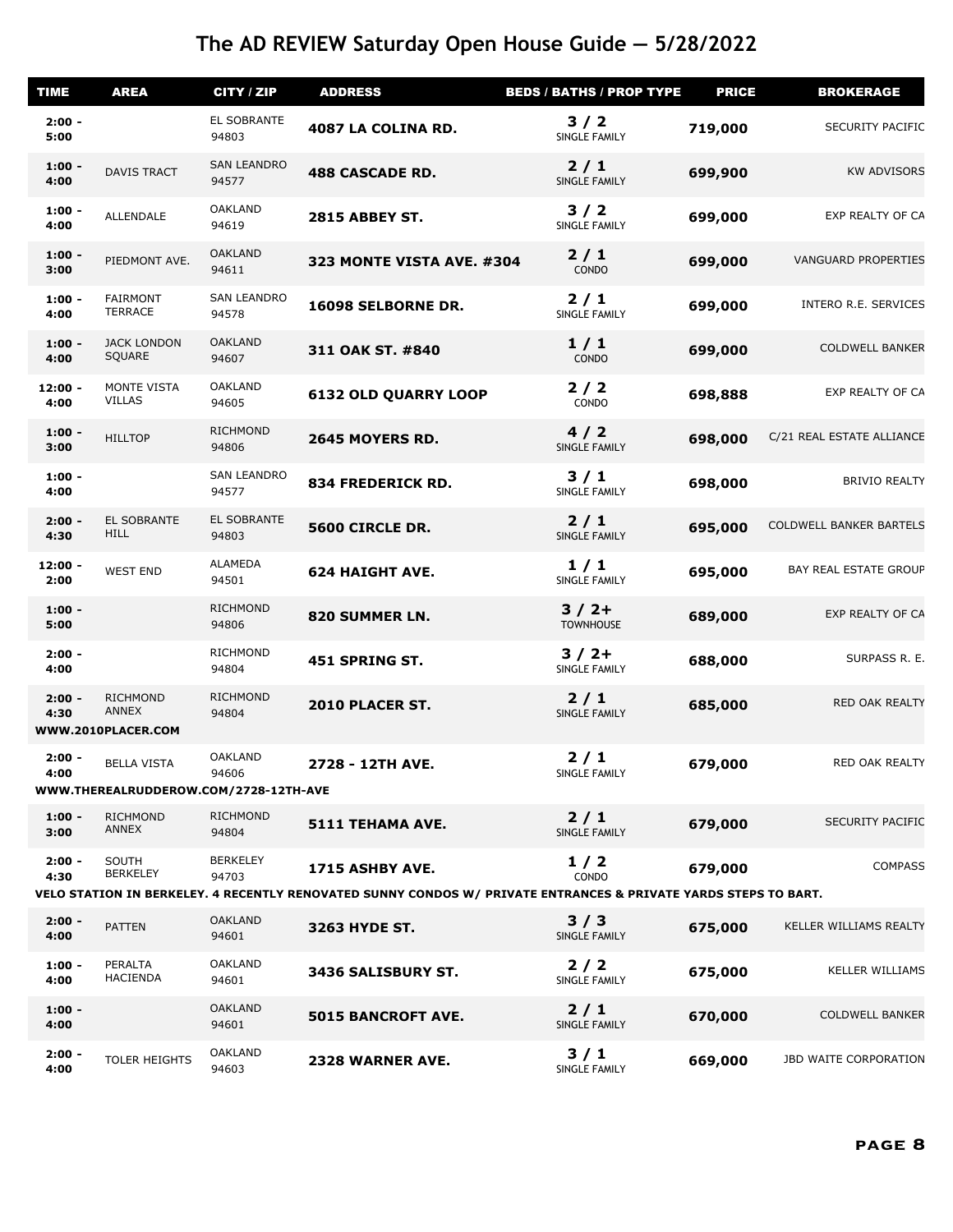| <b>TIME</b>       | <b>AREA</b>                   | CITY / ZIP                | <b>ADDRESS</b>                                                                                    | <b>BEDS / BATHS / PROP TYPE</b> | <b>PRICE</b> | <b>BROKERAGE</b>        |
|-------------------|-------------------------------|---------------------------|---------------------------------------------------------------------------------------------------|---------------------------------|--------------|-------------------------|
| $11:30 -$<br>3:00 | <b>HAVENSCOURT</b>            | <b>OAKLAND</b><br>94605   | 2530 - 62ND AVE.                                                                                  | $3/2$<br>SINGLE FAMILY          | 650,000      | RIDGE REALTY            |
| $2:00 -$<br>4:00  | <b>WEST OAKLAND</b>           | <b>OAKLAND</b><br>94607   | 2021-23 FILBERT ST.                                                                               | 2u / 2<br><b>DUPLEX</b>         | 650,000      | KELLER WILLIAMS REALTY  |
| $2:00 -$<br>4:30  | <b>RICHMOND N &amp;</b><br>Е. | <b>RICHMOND</b><br>94804  | <b>2920 HUMPHREY AVE.</b>                                                                         | $3/1+$<br>SINGLE FAMILY         | 649,999      | S & R HOMES REALTY      |
| $12:00 -$<br>3:00 | <b>JEFFERSON</b>              | <b>OAKLAND</b><br>94601   | 1917 - 40TH AVE.                                                                                  | $3/2$<br>SINGLE FAMILY          | 649,950      | FOHL AND HERNANDEZ R.E. |
| $10:00 -$<br>1:00 | <b>DOGTOWN</b>                | <b>OAKLAND</b><br>94608   | 1565 - 32ND ST. #5                                                                                | $2/2$<br>CONDO                  | 649,888      | <b>COTTON REALTY</b>    |
| $1:00 -$<br>4:00  | <b>FAIRFAX</b>                | <b>OAKLAND</b><br>94601   | 5460 FOOTHILL BLVD.                                                                               | 4/2<br>SINGLE FAMILY            | 649,000      | EXP REALTY OF CA        |
| $2:00 -$<br>4:00  |                               | <b>SAN PABLO</b><br>94806 | 2967 DEVON WAY                                                                                    | $3/1$<br>SINGLE FAMILY          | 649,000      | RAF INVESTMENT SERVICES |
| $2:00 -$<br>4:00  | ALLENDALE                     | <b>OAKLAND</b><br>94619   | <b>4262 SUTER ST.</b>                                                                             | 3/3<br>SINGLE FAMILY            | 649,000      | SEQUOIA R.E.            |
| $1:00 -$<br>3:00  | <b>WEST OAKLAND</b>           | <b>OAKLAND</b><br>94607   | 303 ZEPHYR DR.                                                                                    | $2/2+$<br>SINGLE FAMILY         | 649,000      | <b>COMPASS</b>          |
| $2:00 -$<br>5:00  | <b>FREMONT</b>                | <b>OAKLAND</b><br>94601   | 5060 BANCROFT AVE.                                                                                | $2/1$<br>SINGLE FAMILY          | 649,000      | <b>COLDWELL BANKER</b>  |
| $1:00 -$<br>3:00  | <b>BRIDGEWATER</b>            | EMERYVILLE<br>94608       | <b>6400 CHRISTIE AVE. #1101</b>                                                                   | $2/2$<br><b>CONDO</b>           | 649,000      | <b>COMPASS</b>          |
| $2:00 -$<br>4:30  | WWW.VELOSTATIONHOMES.COM      | <b>BERKELEY</b><br>94703  | 1703 ASHBY AVE.                                                                                   | $2/1$<br>CONDO                  | 649,000      | <b>COMPASS</b>          |
| $12:00 -$<br>3:00 |                               | <b>SAN PABLO</b><br>94806 | 104 DEL ALBA ST.                                                                                  | $3/2+$<br><b>TOWNHOUSE</b>      | 639,000      | EXP REALTY OF CA        |
| $11:00 -$<br>4:00 |                               | <b>RICHMOND</b><br>94806  | 440 SUMMER LN.                                                                                    | $3/2+$<br><b>TOWNHOUSE</b>      | 629,888      | KINETIC REAL ESTATE     |
| $2:00 -$<br>4:00  | <b>MEADOW</b><br><b>BROOK</b> | <b>OAKLAND</b><br>94601   | 2344 - 26TH AVE.                                                                                  | $2/1$<br>SINGLE FAMILY          | 629,000      | CORCORANGL              |
| $2:00 -$<br>4:30  | <b>IVY HILL</b>               | <b>OAKLAND</b><br>94606   | 2700 - 8TH AVE. #2<br>HTTPS://ABIOPROPERTIES.COM/LISTINGS/2700-8TH-AVENUE-UNIT-2-OAKLAND-CA-94606 | 1/1<br>CONDO                    | 629,000      | ABIO PROPERTIES         |
| $1:00 -$<br>4:00  | ALBANY HILL                   | <b>ALBANY</b><br>94706    | 535 PIERCE ST. #3313                                                                              | 2/2<br>CONDO                    | 628,000      | <b>ANTEC REALTY</b>     |
| $1:00 -$<br>4:00  |                               | EL SOBRANTE<br>94803      | <b>648 ANDREWS WAY</b>                                                                            | $2/1$<br>CONDO                  | 625,000      | <b>KELLER WILLIAMS</b>  |
| $2:00 -$<br>4:00  | WWW.1425HUMBOLDTAVE.COM       | <b>SAN PABLO</b><br>94806 | 1425 HUMBOLDT AVE.                                                                                | 3/1<br>SINGLE FAMILY            | 599,000      | RED OAK REALTY          |
| $2:00 -$<br>4:00  | <b>RICHMOND N &amp;</b><br>E. | <b>RICHMOND</b><br>94804  | 3228 MC BRYDE AVE.                                                                                | $3/2$<br>2 HOMES/1 LOT          | 598,800      | <b>SECURITY PACIFIC</b> |
| $1:00 -$<br>3:00  | <b>WEST OAKLAND</b>           | <b>OAKLAND</b><br>94607   | <b>856 ISABELLA ST.</b>                                                                           | $2/1$<br>SINGLE FAMILY          | 595,000      | <b>COMPASS</b>          |

**COTTAGE IN DEEP GARDEN OASIS, WOOD FLRS, BAY WINDOW, ECLECTIC FUN KIT W/ BREAKFAST NOOK, FDR, STUDIO, FABULOUS YARD.**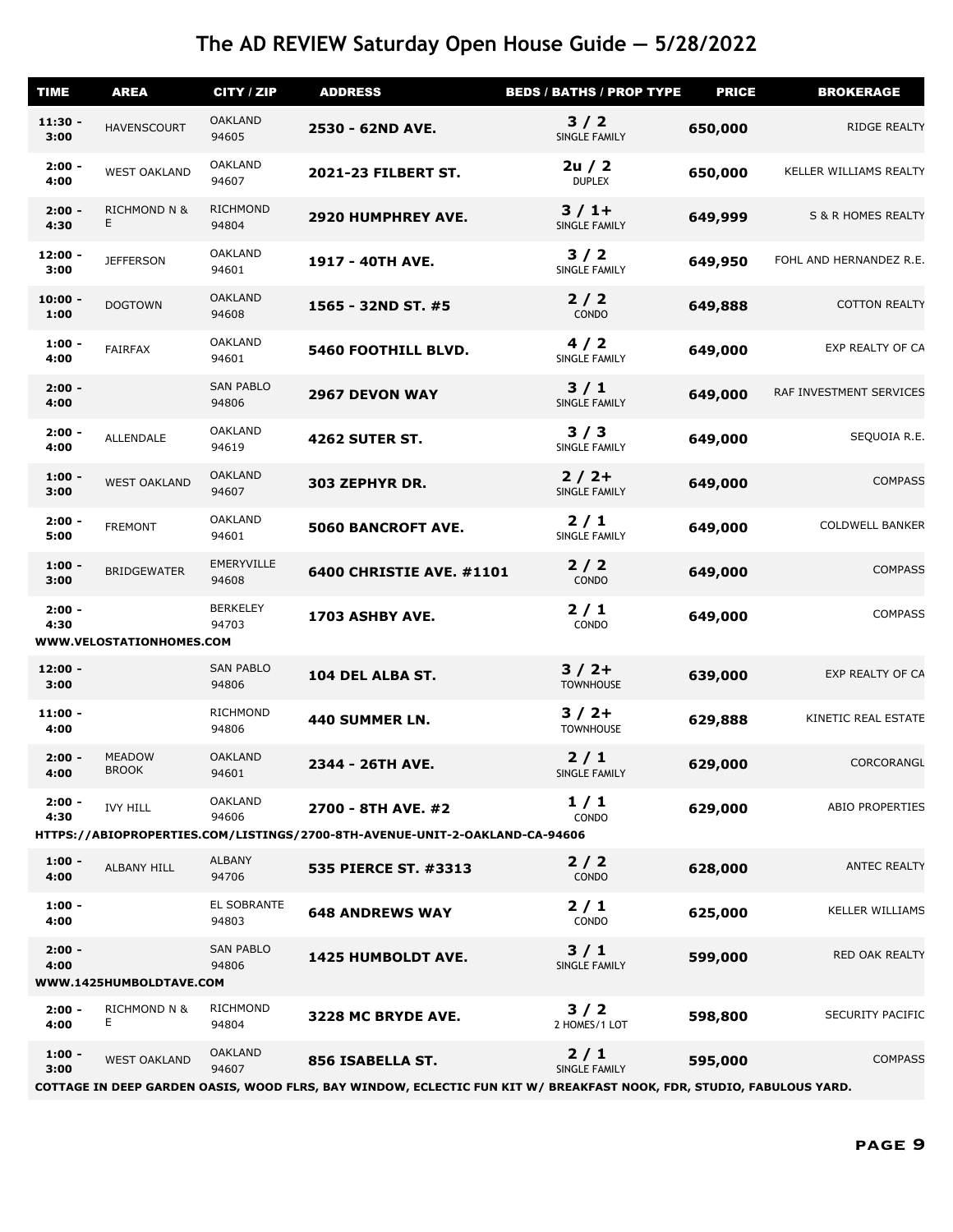| <b>TIME</b>       | <b>AREA</b>                            | <b>CITY / ZIP</b>         | <b>ADDRESS</b>                                                                                                                          | <b>BEDS / BATHS / PROP TYPE</b> | <b>PRICE</b> | <b>BROKERAGE</b>               |
|-------------------|----------------------------------------|---------------------------|-----------------------------------------------------------------------------------------------------------------------------------------|---------------------------------|--------------|--------------------------------|
| $1:00 -$<br>4:00  | <b>RICHMOND N &amp;</b><br>E.          | <b>RICHMOND</b><br>94805  | <b>3800 BARRETT AVE.</b>                                                                                                                | $2/1$<br>SINGLE FAMILY          | 590,000      | JP REAL ESTATE SERV.           |
| $2:00 -$<br>4:00  | <b>MARINA BAY</b>                      | <b>RICHMOND</b><br>94804  | <b>205 BAYSIDE CT.</b>                                                                                                                  | 2/2<br>CONDO                    | 589,000      | <b>REALTY ONE GROUP FUTURE</b> |
| $2:00 -$<br>4:00  | PACIFIC PARK<br>PLAZA                  | EMERYVILLE<br>94608       | <b>6363 CHRISTIE AVE. #1424</b>                                                                                                         | 1/1<br>CONDO                    | 579,000      | <b>GOLDEN GATE   SOTHEBY'S</b> |
| $12:00 -$<br>2:00 | CASTLEMONT                             | <b>OAKLAND</b><br>94603   | 2421 - 96TH AVE.                                                                                                                        | $2/1$<br><b>SINGLE FAMILY</b>   | 578,888      | <b>HOME REALTY</b>             |
| $2:00 -$<br>4:00  | <b>PATTEN</b>                          | <b>OAKLAND</b><br>94601   | <b>3156 BONA ST.</b>                                                                                                                    | $2/1$<br>SINGLE FAMILY          | 560,000      | LEGACY R.E.                    |
| $2:00 -$<br>4:00  |                                        | <b>HERCULES</b><br>94547  | <b>101 TIDEWATER DR.</b>                                                                                                                | 2/2<br>CONDO                    | 550,000      | RAF INVESTMENT SERVICES        |
| $2:00 -$<br>5:00  | <b>GLENVIEW</b>                        | <b>OAKLAND</b><br>94602   | 1444 E. 32ND ST.                                                                                                                        | $2/1$<br><b>SINGLE FAMILY</b>   | 550,000      | <b>BHG   RELIANCE PARTNERS</b> |
| $1:00 -$<br>4:00  |                                        | <b>RICHMOND</b><br>94804  | 2360 GARVIN AVE.                                                                                                                        | 2/1<br>SINGLE FAMILY            | 549,500      | <b>COMPASS</b>                 |
| $1:00 -$<br>4:00  | <b>NOBE</b>                            | <b>OAKLAND</b><br>94608   | 1007 - 41ST ST. #313                                                                                                                    | 1/1<br>CONDO                    | 525,000      | <b>INTERO R.E. SERVICES</b>    |
| $2:00 -$<br>4:00  | <b>PARKWOODS</b>                       | <b>OAKLAND</b><br>94618   | <b>260 CALDECOTT LN. #207</b>                                                                                                           | 1/1<br>CONDO                    | 515,000      | <b>COMPASS</b>                 |
| $2:00 -$<br>4:00  | <b>UPTOWN</b>                          | <b>OAKLAND</b><br>94612   | <b>630 THOMAS L BERKLEY WAY</b><br>#502                                                                                                 | 1/1<br>CONDO                    | 509,000      | MERRILL SIGNATURE PROP.        |
| $2:00 -$<br>4:00  |                                        | <b>SAN PABLO</b><br>94806 | <b>2209 BUSH AVE.</b>                                                                                                                   | $2/1$<br>SINGLE FAMILY          | 499,500      | <b>COLDWELL BANKER</b>         |
| $1:00 -$<br>4:00  | <b>HAVENSCOURT</b>                     | <b>OAKLAND</b><br>94621   | 1450 - 67TH AVE.                                                                                                                        | $2/1$<br>SINGLE FAMILY          | 498,000      | <b>BHG   RELIANCE PARTNERS</b> |
| $2:00 -$<br>4:00  | MARINA BAY<br>WWW.ZIPCODEMARINABAY.COM | <b>RICHMOND</b><br>94804  | <b>57 SHORELINE CT.</b>                                                                                                                 | $2/1$<br>CONDO                  | 495,000      | ZIP CODE EAST BAY              |
| $2:00 -$<br>5:00  |                                        | <b>SAN PABLO</b><br>94806 | 1010 CEDAR TERR.                                                                                                                        | $3/2+$<br>CONDO                 | 489,000      | <b>COMPASS</b>                 |
| $2:00 -$<br>4:00  | <b>BUSHROD</b>                         | <b>OAKLAND</b><br>94609   | <b>6219 SHATTUCK AVE.</b>                                                                                                               | 0/1<br>CONDO                    | 468,888      | CAL ONE INVEST. CO.            |
| $1:00 -$<br>4:00  | <b>EASTMONT</b>                        | <b>OAKLAND</b><br>94605   | 2615 - 78TH AVE.                                                                                                                        | $2/1$<br>SINGLE FAMILY          | 450,000      | <b>COMPASS</b>                 |
| $2:00 -$<br>4:30  | ADAMS POINT                            | <b>OAKLAND</b><br>94610   | <b>407 ORANGE ST. #310</b>                                                                                                              | 1/1<br>CONDO                    | 449,950      | <b>COMPASS</b>                 |
| $2:00 -$<br>4:30  | LAKE MERRITT                           | <b>OAKLAND</b><br>94612   | <b>1425 LAKESIDE DR. #104</b>                                                                                                           | 1/1<br>CONDO                    | 449,000      | <b>CUSH REAL ESTATE</b>        |
| $12:00 -$<br>2:00 | LOWER LAUREL                           | <b>OAKLAND</b><br>94602   | 3489 MIDVALE AVE. #6                                                                                                                    | $2/1$<br>CONDO                  | 439,000      | <b>BERKSHIRE HATHAWAY</b>      |
| $2:00 -$<br>4:30  | <b>SOUTH</b><br><b>BERKELEY</b>        | <b>BERKELEY</b><br>94703  | <b>2949 KING ST.</b><br>VELO STATION IN BERKELEY. 4 RECENTLY RENOVATED SUNNY CONDOS W/ PRIVATE ENTRANCES & PRIVATE YARDS STEPS TO BART. | 1/1<br>CONDO                    | 395,000      | <b>COMPASS</b>                 |
| $12:30 -$         |                                        | <b>OAKLAND</b>            |                                                                                                                                         | $2/1+$                          |              |                                |
| 3:30              | <b>GRAND LAKE</b>                      | 94610                     | <b>455 CRESCENT ST. #108</b>                                                                                                            | CONDO                           | 393,000      | THE PROPERTY NETWORK           |